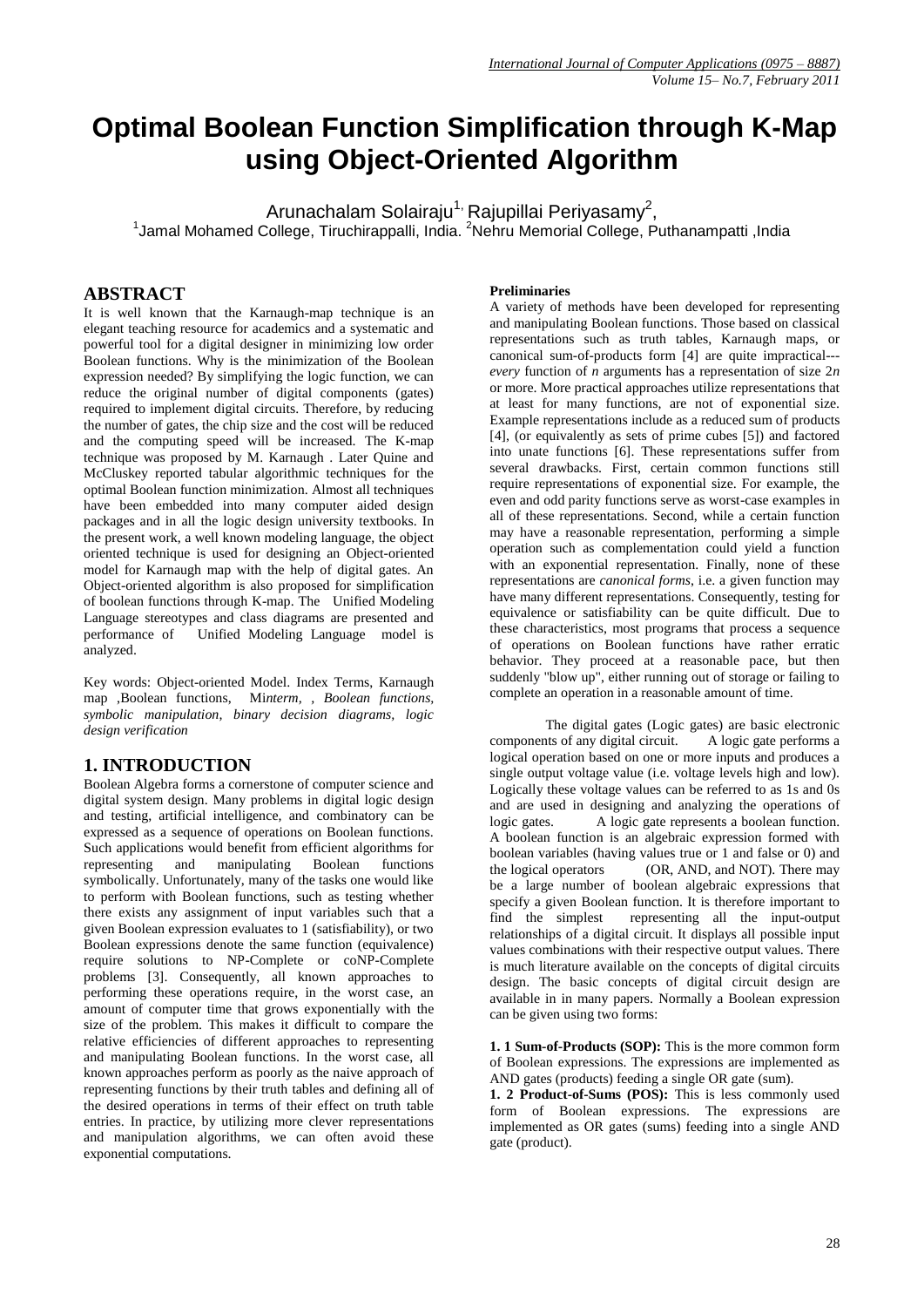SOP Boolean expressions may be generated from truth tables quite easily by forming an OR of the ANDs of all input variables (standard products or minterms) for which the output is 1. POS expressions are based on the 0s, in a truth table and generated oppositely as SOP by taking an AND of the ORs of all input variables (standard sums or maxterms).

 The Unified Modeling Language was created as a result of unification of different Object-oriented design methodologies. The standards and recent developments of UML are available on [8]. The good descriptions of UML diagrams and notations are available in [9] and [10]. Originally it is defined and has been successfully applied in software systems design, but can also be applied in the design of hardware systems as well. The Object-oriented design using UML diagrams in hardware system modeling and designing have been proposed in some research papers, but there is very less work available on the applications of UML in digital logic minimization. The use of UML in real-time and embedded systems specification and design has been explored by Gomaa [11] and Schattkowsky [12]. Recently Saxena et al. [13] proposed the UML model for the Multiplex system for the processes which are executing in distributed environment. Damasevicius and Stuikys [14] one. A boolean function can be represented by a truth table. A truth table is a tabular arrangement of presented a design process model for adopting Object-oriented design concepts in hardware design processes.

In the paper [21], a new class of algorithms for manipulating Boolean functions represented as directed acyclic graphs. However, we place further restrictions on the ordering of decision variables in the vertices. These restrictions enable the development of algorithms for manipulating the representations in a more efficient manner.

Al-Rababah [15] introduced a novel approach for the synthesis of reconfigurable hardware from UML models. The presented approach enables the synthesis of Objectoriented specifications into hardware circuits. Kohut et al. [16] suggested a new approach for modeling of boolean neural networks on field programmable gate arrays using UML. Sun et al. [17] outlined a design flow to develop clocked hardware circuits using UML notations. The UML Class, Statechart and Component diagrams are used to model system specifications.

In this paper, a well known modeling language, the object oriented technique is used for designing an Objectoriented model for Karnaugh map with the help of digital gates. An Object-oriented algorithm is also proposed for simplification of boolean functions through K-map. The Unified Modeling Language stereotypes and class diagrams are presented and performance of Unified Modeling Language model is analyzed .

## **2. METHODOLOGY**

#### **2.1 Object Oriented Modeling and Minimization of Kmap**

The UML provides the facility of defining profiles and stereotypes that can be used to define a relevant domain specific model element. The UML modeling of digital gates is shown in figure 2. In this design, a stereotype "Digital Gate" is defined. Fig.2



Fig. 2 Stereotype of Digital Gate

 Figure 3 shows the class definition of all the digital gates.Here the class "Gate" is defined, which is derived from the stereotype "Digital\_Gate". The three basic gates are defined as the subclasses of this class. The classes namely "AND", "NOT" and "OR" are inherited from the class "Gate". The other gates are defined as the classes which are the composition of these basic gates. The class "NAND" is a composition of the classes "AND" and "NOT". The class "NOR" is a composition of the classes "OR" and "NOT" where as the class "XOR" is a composition of the classes "AND", "OR" and "NOT".



Definition of Digital Gates

#### **2.2** *OOP Representation and Minimization of Karnaugh Map*

*The Karnaugh map is also defined using the UML stereotype* mechanism. The stereotype "Map" is defined and is shown in figure 4. The class definition of Karnaugh map is shown in figure 5. In this design, a class "K-map" is defined which is derived from the stereotype "Map". This class contains multiple instances (1 to 2n) of a class "minterms" which is also defined as a stereotype. In the definition of a Karnaugh map, an attribute "n" is more significant. This attribute identifies the number of input variables. Based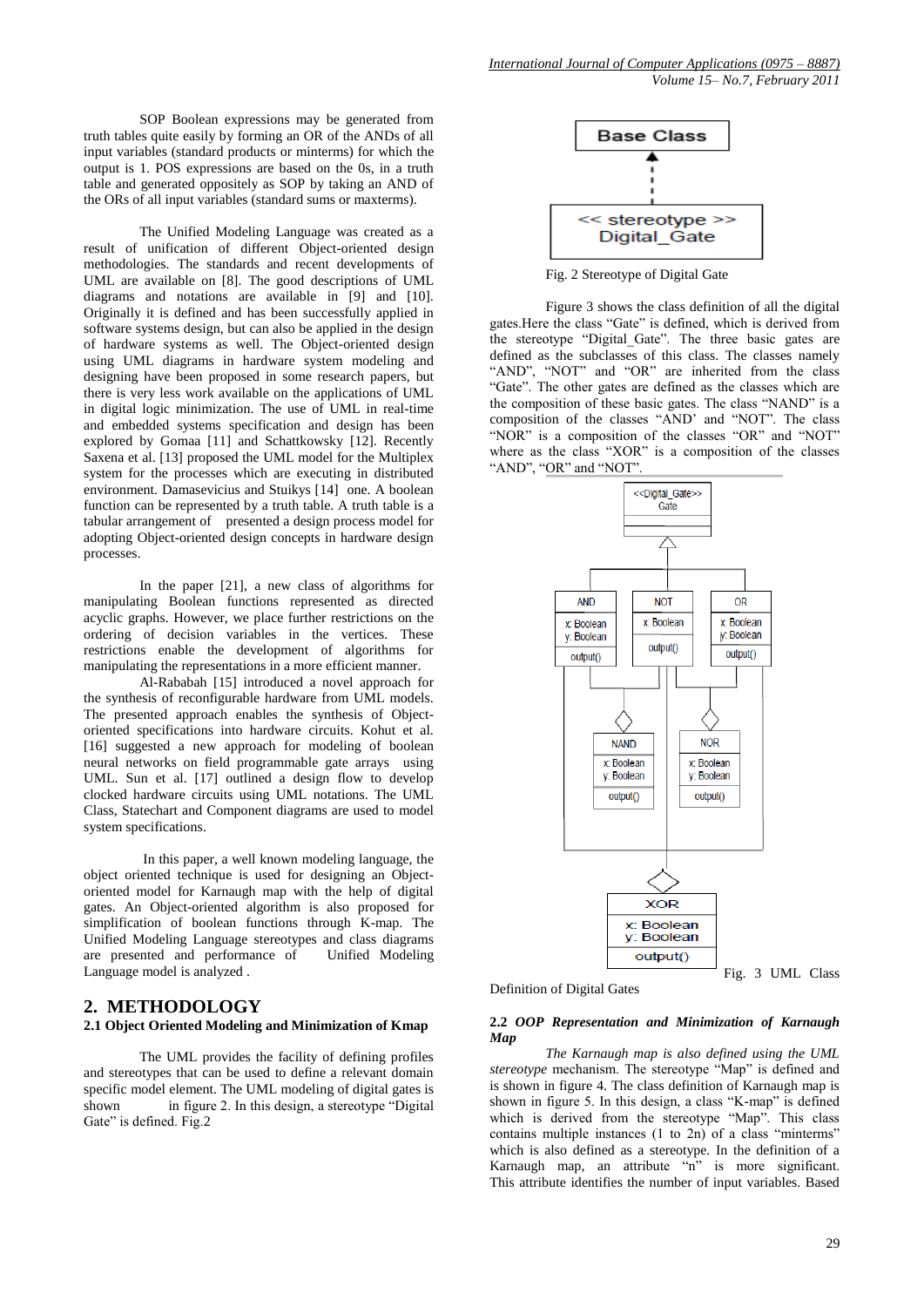on the number of inputs, the minterms are generated. The generalized instance and class instances diagram of "minterms" for 3 variables are shown in figure  $6(a)$  and  $6(b)$ respectively. Each minterm represents a term which is a standard product of the values of input variables. According to the K-map simplification process, these minterms are arranged in an order and they form a logical adjacency to each other. The adjacency is initialized as an attribute "adjacency" vector. The input string contains only those minterms for which the output is 1. According to the minterms specified in the input string, the objects of the class "minterms" are generated and all the attributes are initialized. For example, for input expression  $E = x'y'z' + x'yz + xy'z' + xy'z$ , the minterms inputs will be equal to  $m_0 + m_3 + m_4 + m_5$ . The corresponding digit values will be  $000 + 011 + 100 + 101$ . This arrangement is shown in figure 6. The annotation mechanism of the UML is used to indicate the participating Octet, Quad or Pair. The simplification is obtained by using an algorithm described below and it is based upon the Objectoriented methodology

#### **2.3 Results and Discussions**

Larger Karnaugh maps reduce larger logic designs. How large is large enough? That depends on the number of inputs, *fan-ins*, to the logic circuit under consideration. One of the large programmable logic companies has an answer. Altera's own data, extracted from its library of customer designs, supports the value of heterogeneity. By examining logic cones, mapping them onto LUT-based nodes and sorting them by the number of inputs that would be best at each node, Altera found that the distribution of fan-ins was nearly flat between two and six inputs, with a nice peak at five. The answer is no more than six inputs for most all designs, and five inputs for the average logic design. The five variable Karnaugh map follows.



5- variable Karnaugh map (Gray code)

The older version of the five variable map, a Gray Code map or reflection map is shown above. The top (and side for a 6-variable map) of the map is numbered in full Gray code. The Gray code reflects about the middle of the code. The newer preferred style is below.



The overlay version of the Karnaugh map, shown above, is simply two (four for a 6-variable map)

identical maps except for the most significant bit of the 3-bit address across the top. If we look at the top of the map, we will see that the numbering is different from the previous Gray code map. If we ignore the most significant digit of the 3-digit numbers, the sequence **00, 01, 11, 10** is at the heading of both sub maps of the overlay map. The sequence of eight 3 digit numbers is not Gray code. Though the sequence of four of the least significant two bits is.

Let's put our 5-variable Karnaugh map to use. Design a circuit which has a 5-bit binary input (A, B, C, D, E), with A being the MSB (Most Significant Bit). It must produce an output logic High for any prime number detected in the input data.



We show the solution above on the older Gray code (reflection) map for reference. The prime numbers are (1,2,3,5,7,11,13,17,19,23,29,31). Plot a **1** in each corresponding cell. Then, proceed with grouping of the cells. Finish by writing the simplified result. Note that 4-cell group A'B'E consists of two pairs of cell on both sides of the mirror line. The same is true of the 2-cell group AB'DE. It is a group of 2-cells by being reflected about the mirror line. When using this version of the K-map look for mirror images in the other half of the map.

 $Out = A'BE + B'CE + A'C'DE + A'CD'E + ABCE + AB'DE$  $+$  A'B'C'D

Below we show the more common version of the 5-variable map, the overlay map.



If we compare the patterns in the two maps, some of the cells in the right half of the map is moved around since the addressing across the top of the map are different. We also need to take a different approach at spotting commonality between the two halves of the map. Overlay one half of the map atop the other half. Any overlap from the top map to the lower map is a potential group. The figure below shows that group AB'DE is composed of two stacked cells. Group A'B'E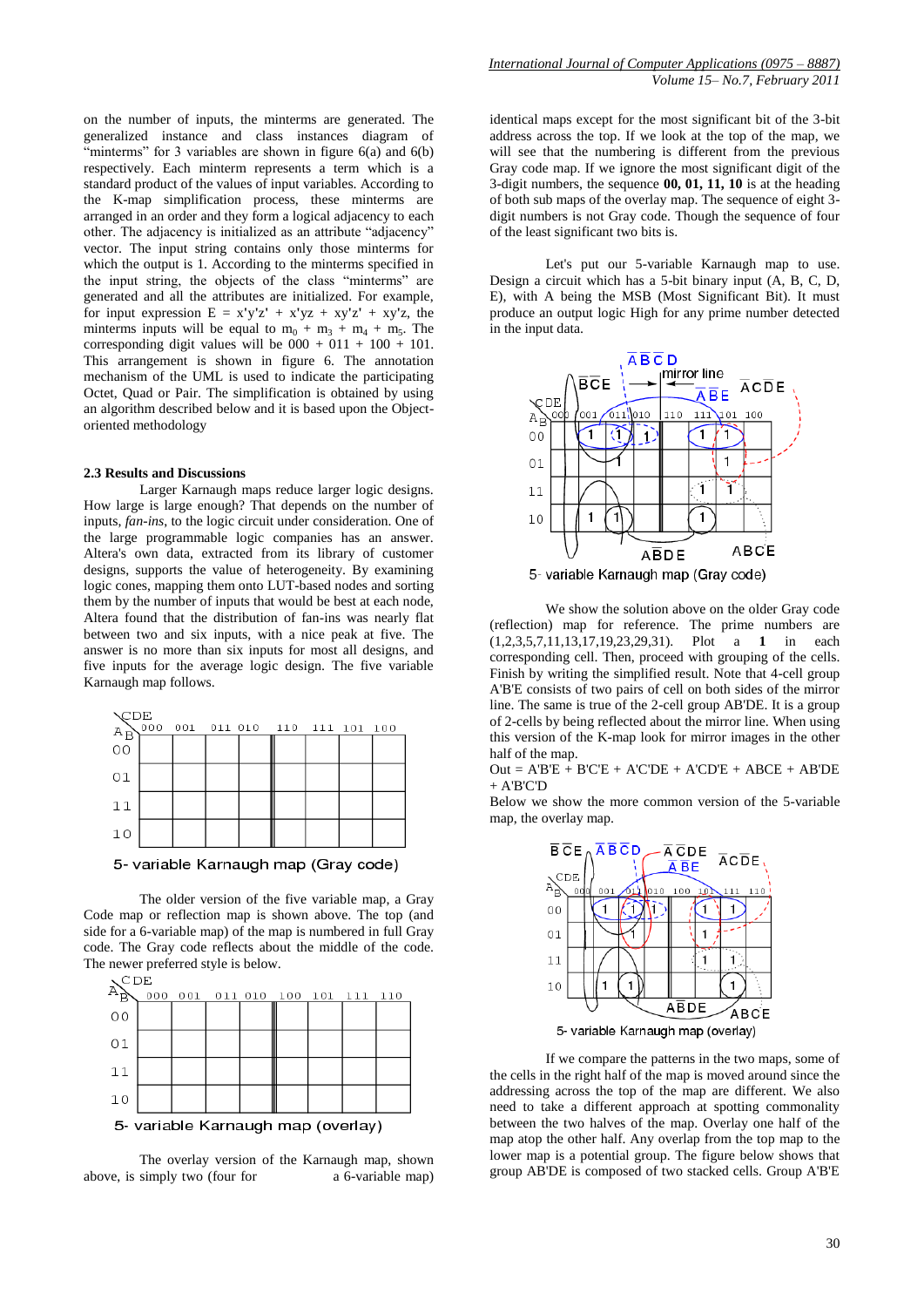consists of two stacked pairs of cells. For the **A'B'E** group of 4-cells **ABCDE = 00xx1** for the group. That is A,B,E are the same **001** respectively for the group. And,  $CD = xx$  that is it varies, no commonality in  $CD = xx$ for the group of 4-cells. Since  $\bf ABCDE = 00xx1$ , the group of 4-cells is covered by **A'B'XXE = A'B'E**.



The above 5-variable overlay map is shown stacked.

**2.4** An example of a six variable Karnaugh map follows. We have mentally stacked the four sub maps to see the group of 4 cells corresponding to Out = C'F' . A magnitude comparator (used to illustrate a 6-variable K- map) compares two binary numbers, indicating if they are equal, greater than, or less than each other on three respective outputs. A three bit magnitude comparator has two inputs  $A_2A_1A_0$  and  $B_2B_1B_0$  an integrated circuit magnitude comparator (7485) would actually have four inputs, but, the Karnaugh map below needs to be kept to a reasonable size. We will only solve for the **A>B** output. Below, a 6-variable Karnaugh map aids simplification of the logic for a 3-bit magnitude comparator. This is an overlay type of map. The binary address code across the top and down the left side of the map is not a full 3-bit Gray code. Though the 2-bit address codes of the four sub maps is Gray code. Find redundant expressions by stacking the four sub maps atop one another . There could be cells common to all four maps, though not in the example below. It does have cells common to pairs of sub maps.



The  $A > B$  output above is  $ABC > XYZ$  on the map below.



Out =  $A\overline{X}$  +  $AB\overline{Y}$  +  $B\overline{X}\overline{Y}$  +  $AB\overline{C}\overline{Z}$  +  $AC\overline{Y}\overline{Z}$  +  $BC\overline{X}\overline{Z}$  +  $C\overline{X}\overline{Y}\overline{Z}$ 6- variable Karnaugh map (overlay)

 Wherever **ABC** is greater than **XYZ**, a **1** is plotted. In the first line **ABC=000** cannot be greater than any of the values of **XYZ**. No **1**s in this line. In the second line, **ABC=001**, only the first cell **ABCXYZ= 001000** is **ABC** greater than **XYZ**. A single **1** is entered in the first cell of the second line. The fourth line, **ABC=010**, has a pair of **1**s. The third line, **ABC=011** has three **1**s. Thus, the map is filled with **1**s in any cells where **ABC** is greater than **XXZ**. In grouping cells, form groups with adjacent sub maps if possible. All but one group of 16-cells involves cells from pairs of the sub maps. Look for the following groups:

> 1 group of 16-cells 2 groups of 8-cells 4 groups of 4-cells

 The group of 16-cells, **AX'** occupies the entire lower right sub map; though, we don't circle it on the figure above. One group of 8-cells is composed of a group of 4-cells in the upper sub map overlaying a similar group in the lower left map. The second group of 8-cells is composed of a similar group of 4-cells in the right sub map overlaying the same group of 4-cells in the lower left map. The four groups of 4 cells are shown on the Karnaugh map above with the associated product terms. Along with the product terms for the two groups of 8-cells and the group of 16-cells, the final Sum-Of-Products reduction is shown, all seven terms. Counting the **1**s in the map, there is a total of 16+6+6=28 ones. Before the K- map logic reduction there would have been 28 product terms in our SOP output, each with 6-inputs. The karnaugh map yielded seven product terms of four or less inputs. The wiring diagram is not shown. However, here is the parts list for the 3-bit magnitude comparator for ABC>XYZ using 4 TTL logic family parts:

1 ea 7410 triple 3-input NAND gate AX', ABY', BX'Y'